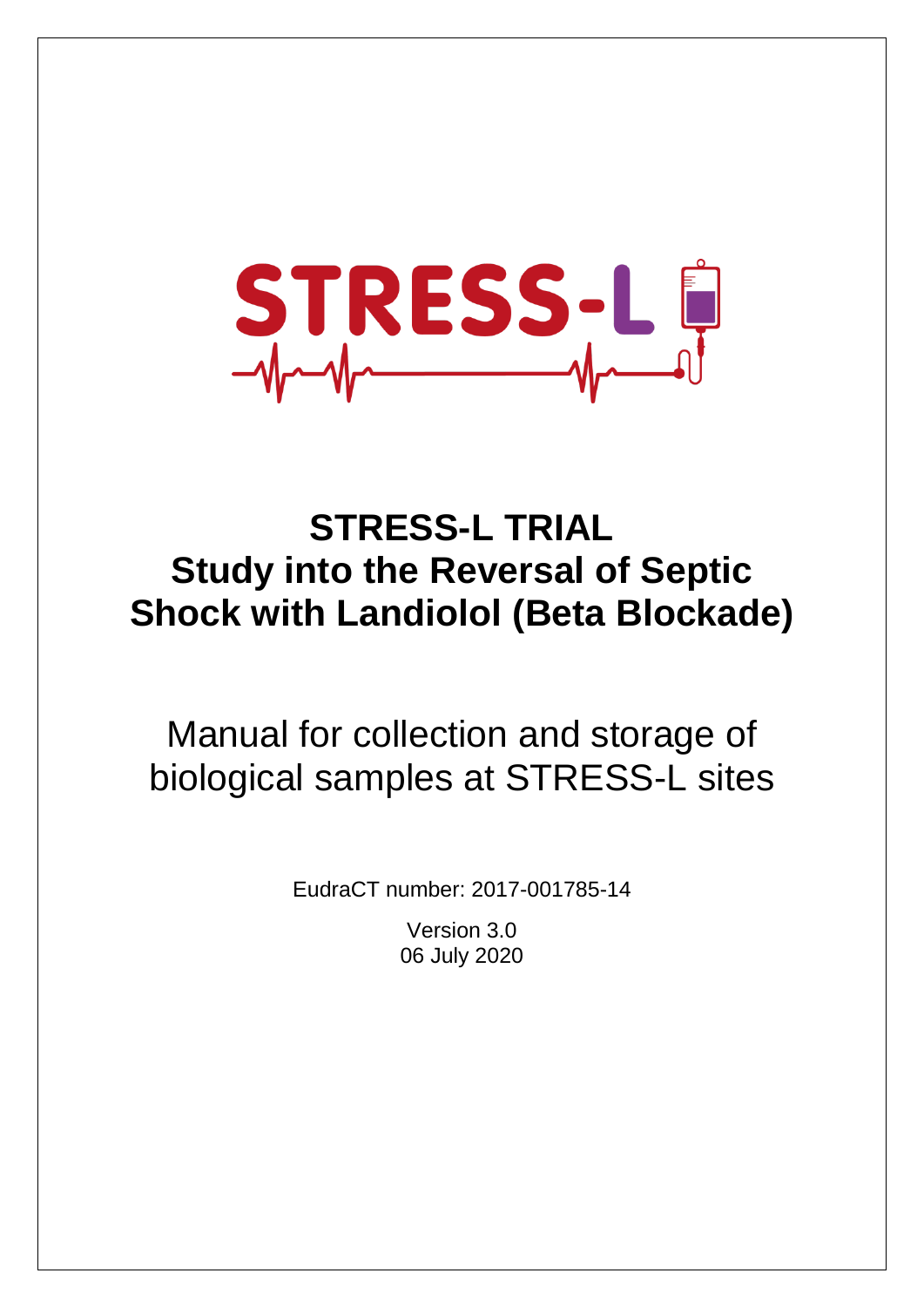## **Contents**

| 2. |  |
|----|--|
| 3. |  |
| 4. |  |
|    |  |
|    |  |
|    |  |
|    |  |
|    |  |
|    |  |
|    |  |
|    |  |
|    |  |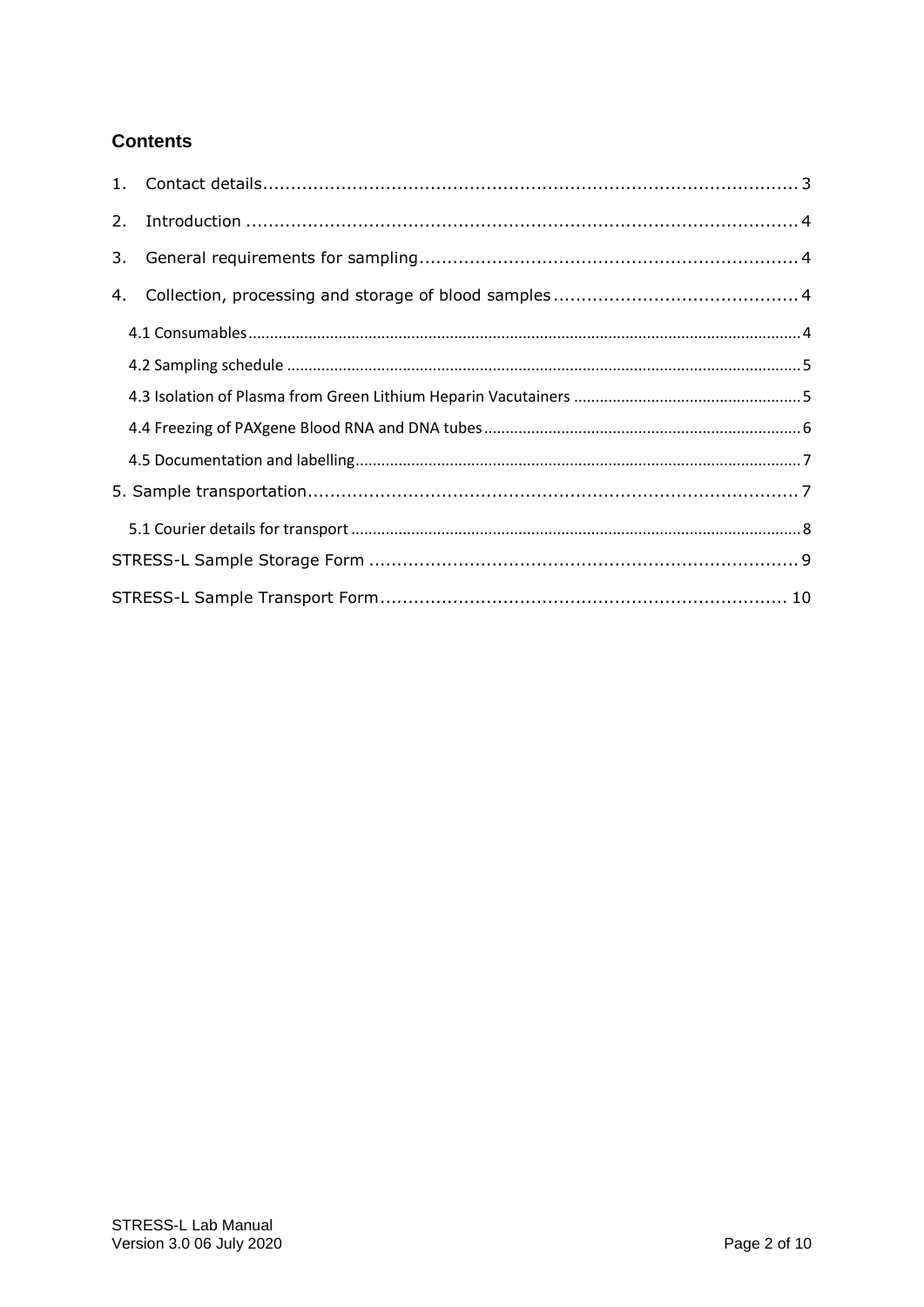# <span id="page-2-0"></span>**1. Contact details**

|         | <b>STRESS-L Trial Contacts:</b>                                                                                                                  |                                                                                                                                                 |  |  |  |  |  |  |  |
|---------|--------------------------------------------------------------------------------------------------------------------------------------------------|-------------------------------------------------------------------------------------------------------------------------------------------------|--|--|--|--|--|--|--|
|         | <b>Ms Emma Skilton</b><br><b>Trial Manager</b>                                                                                                   | <b>Dr Tony Whitehouse</b><br><b>Chief Investigator</b>                                                                                          |  |  |  |  |  |  |  |
| Address | <b>Warwick Clinical Trials Unit (WCTU)</b><br>University of Warwick<br><b>Gibbet Hill Campus</b><br>University of Warwick<br>Coventry<br>CV4 7AL | University Hospitals of Birmingham<br><b>NHS Foundation Trust</b><br>Queen Elizabeth Hospital<br>Mindelsohn Way<br>Birmingham<br><b>B15 2TH</b> |  |  |  |  |  |  |  |
| Tel:    | +44 (0)2476 572905                                                                                                                               | +44 (0) 7932 687308                                                                                                                             |  |  |  |  |  |  |  |
| Fax:    | +44 (0) 2476 151136                                                                                                                              | +44 (0)121 371 4204                                                                                                                             |  |  |  |  |  |  |  |
| Email:  | STRESS-L@warwick.ac.uk                                                                                                                           | Tony.Whitehouse@uhb.nhs.uk                                                                                                                      |  |  |  |  |  |  |  |
| Role:   | <b>Trial Manager</b>                                                                                                                             | <b>Trial CI</b>                                                                                                                                 |  |  |  |  |  |  |  |

|         | Primary contacts for delivery of Research STRESS-L Serum Samples:                                |                                                                                                                                                            |
|---------|--------------------------------------------------------------------------------------------------|------------------------------------------------------------------------------------------------------------------------------------------------------------|
|         | <b>Dr Jane Steele</b><br><b>Director, Advanced Therapies Facility</b>                            | <b>Dr Kirsty McGee</b><br><b>Lead Research &amp; Skills Training</b><br><b>Technician</b>                                                                  |
| Address | Human Biomaterials Resource Centre<br>(HBRC)<br>6 Mindelsohn Way<br>Birmingham<br><b>B15 2SY</b> | Institute of Inflammation and Ageing<br>(IIA),<br>University of Birmingham Research<br>Labs,<br>Queen Elizabeth Hospital,<br>Birmingham,<br><b>B15 2WB</b> |
| Tel:    | 07584 312396                                                                                     | 0121 371 3264                                                                                                                                              |
| Email:  | hbrc-tissuebank@contacts.bham.ac.uk                                                              | k.c.mcgee@bham.ac.uk                                                                                                                                       |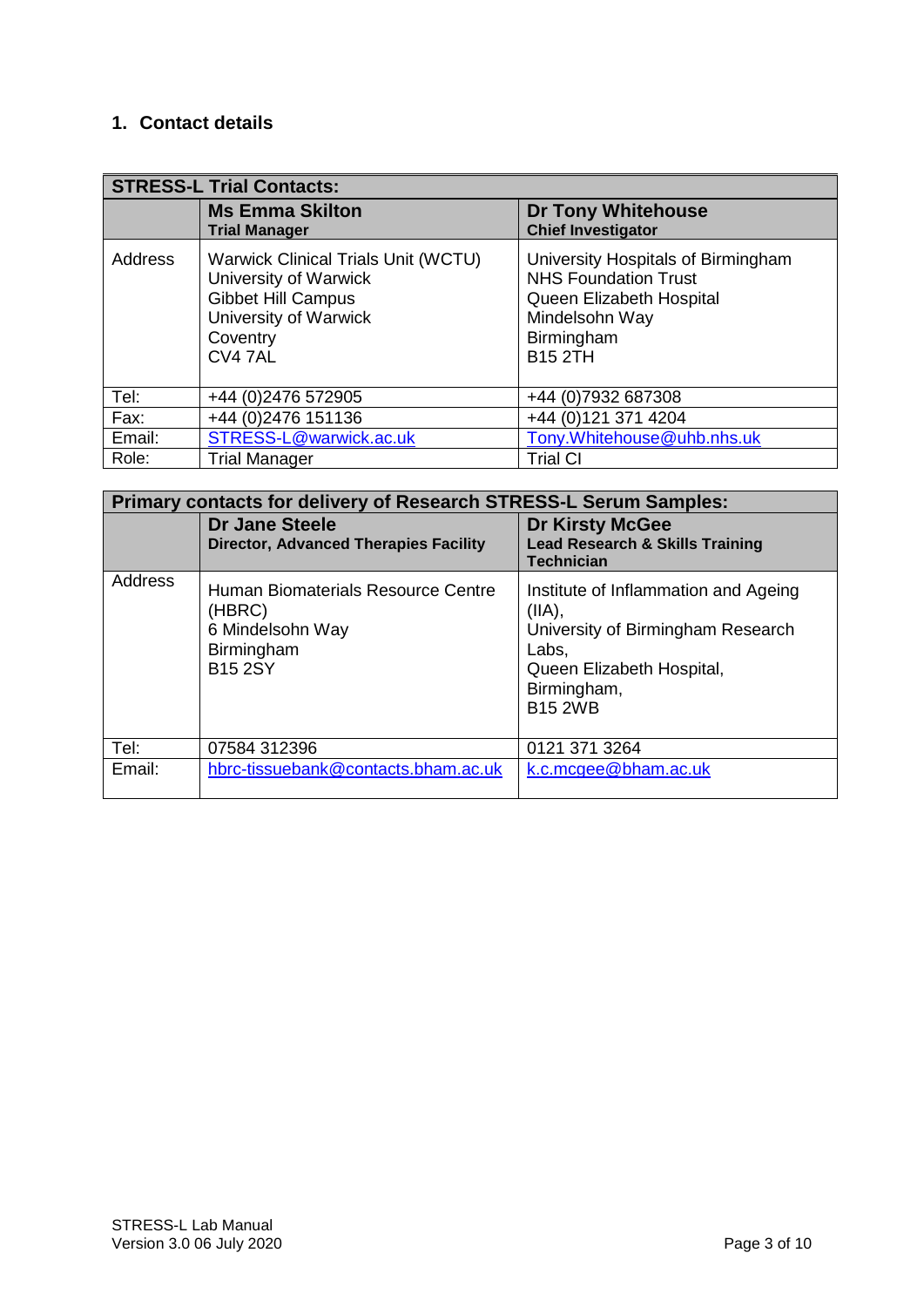## <span id="page-3-0"></span>**2. Introduction**

The purpose of this Manual is to describe the collection, processing, storage and transportation of samples for the STRESS-L trial.

#### <span id="page-3-1"></span>**3. General requirements for sampling**

Please also refer to the trial assessments schedule in the main Trial Protocol (section 4, table 1).

The **mandatory research blood samples** will be collected on days 0, 1, 2, 4, 6 and the End of Noradrenaline Treatment (EONT) Visit (if this does not fall on a blood sampling day) for the STRESS-L trial and sent to the University Hospitals of Birmingham NHS Foundation Trust. These samples will answer some of the secondary outcomes and the following tests will likely be carried out but will be dependent on available technology at the time of analysis: catecholamines, Troponin-T, creatine kinase (CK-MB), beta natriuretic peptide (BNP), cytokine analysis (probably IL-1 beta, IL-2, IL-4, IL-5, IL-6, IL-8, IL-10, IL-12, TNF-alpha, TNF-beta, and IFN-gamma.

If a participant has consented to **additional optional blood samples** for donation to the Human Biomaterials Resource Centre (HBRC) at the University of Birmingham, these will be collected on day 0, day 1 and EONT visit. The HBRC is a licensed biobank and these samples will be used in future ethically approved research (including genetic studies).

- 1 set of research blood samples (approximately 12 ml total volume) on days 0, 1, 2, 4, 6 and EONT Visit (if this does not fall on a blood sampling day); plasma taken to assess secondary mechanistic outcomes for the trial.
- 2X 2.5 ml additional optional blood samples will be taken on day 0, 1X 2.5 ml blood sample will be taken on day 1 and 1X 2.5 ml will be taken on EONT; whole blood to be frozen for donation to the Human Biomaterials Resource Centre (a licensed biobank) at the University of Birmingham for future ethically approved research (including genetic studies).

To ensure staff safety and reduce the risk of viral transmission, blood samples **should NOT be taken for COVID-19 positive patients.** 

#### <span id="page-3-2"></span>**4. Collection, processing and storage of blood samples**

#### <span id="page-3-3"></span>**4.1 Consumables**

The majority of consumables will be supplied to STRESS-L sites by the Warwick Clinical Trials Unit (WCTU).

To request a resupply of consumables, please complete the request form located on the STRESS-L website:

<https://warwick.ac.uk/fac/sci/med/research/ctu/trials/stressl/health/samplesupplies/>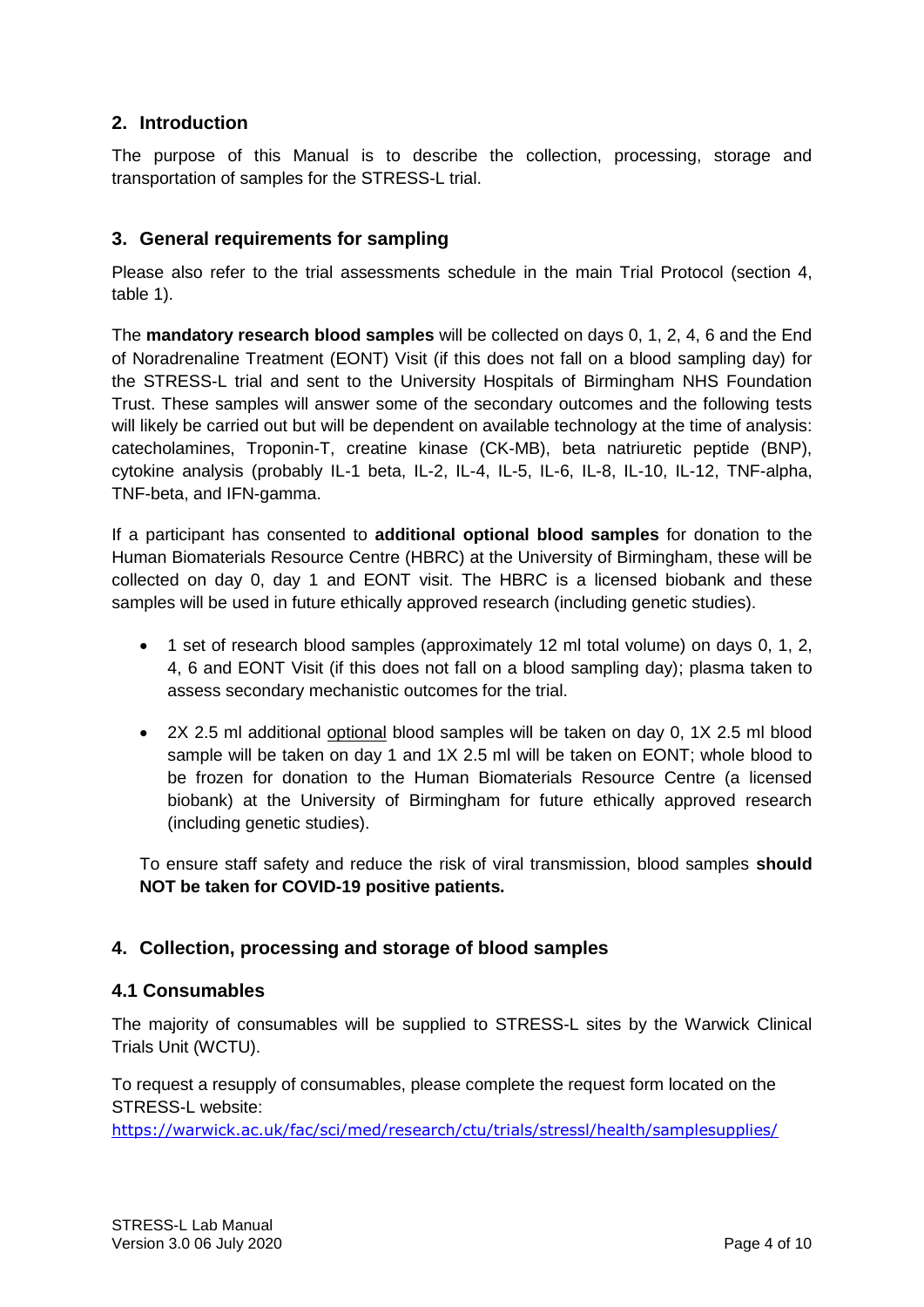| <b>Consumable</b>                                                                | Used for                                                              |
|----------------------------------------------------------------------------------|-----------------------------------------------------------------------|
| Green Lithium Heparin Vacutainer                                                 | Collection of plasma                                                  |
| PaxGene RNA Blood Tube                                                           | <b>RNA</b>                                                            |
| PaxGene DNA Blood Tube                                                           | <b>DNA</b>                                                            |
| Cryovials                                                                        | Storage of plasma                                                     |
| Plastic or cardboard storage boxes with internal racks                           | Storage of cryovials                                                  |
| Racking/boxes for Paxgene blood tubes (need to fit<br>13mm and 16mm blood tubes) | Storage of PaxGene Tubes (must not be stored in<br>Styrofoam racking) |

## <span id="page-4-0"></span>**4.2 Sampling schedule**

- Blood samples will be taken from a participant on day 0, 1, 2, 4, 6 and EONT visit (if this does not fall on a blood sampling day).
- Use the following blood tubes to collect up to a maximum of 20 ml of blood:

| Time points                            |  | 4  |    | FON1 |
|----------------------------------------|--|----|----|------|
| PaxGene RNA Blood Tube (2.5mL)         |  |    |    |      |
| PaxGene DNA Blood Tube (2.5mL)         |  |    |    |      |
| Green Lithium Heparin Blood Tube (4mL) |  | 3  |    |      |
|                                        |  |    |    |      |
| Total volume (mLs)                     |  | 12 | 12 |      |

#### <span id="page-4-1"></span>**4.3 Isolation of Plasma from Green Lithium Heparin Vacutainers**

#### **PURPOSE:**

This SOP outlines the reagents and procedures required for isolation of plasma from whole blood in Green-topped Lithium Heparin vacutainers.

#### **REAGENTS:**

Whole blood (Green Lithium Heparin vacutainer) X3

#### **MATERIALS:**

- 1 ml Cryovials (Green lidded)
- Cryovial storage box
- Calibrated pipettes
- Disposable pipette tips
- Centrifuge (Room Temp)
- Cryovial Labels
- -80 (or -70°C) Freezer

#### **GENERAL POINTS:**

STRESS-L Lab Manual Version 3.0 06 July 2020 **Page 5 of 10**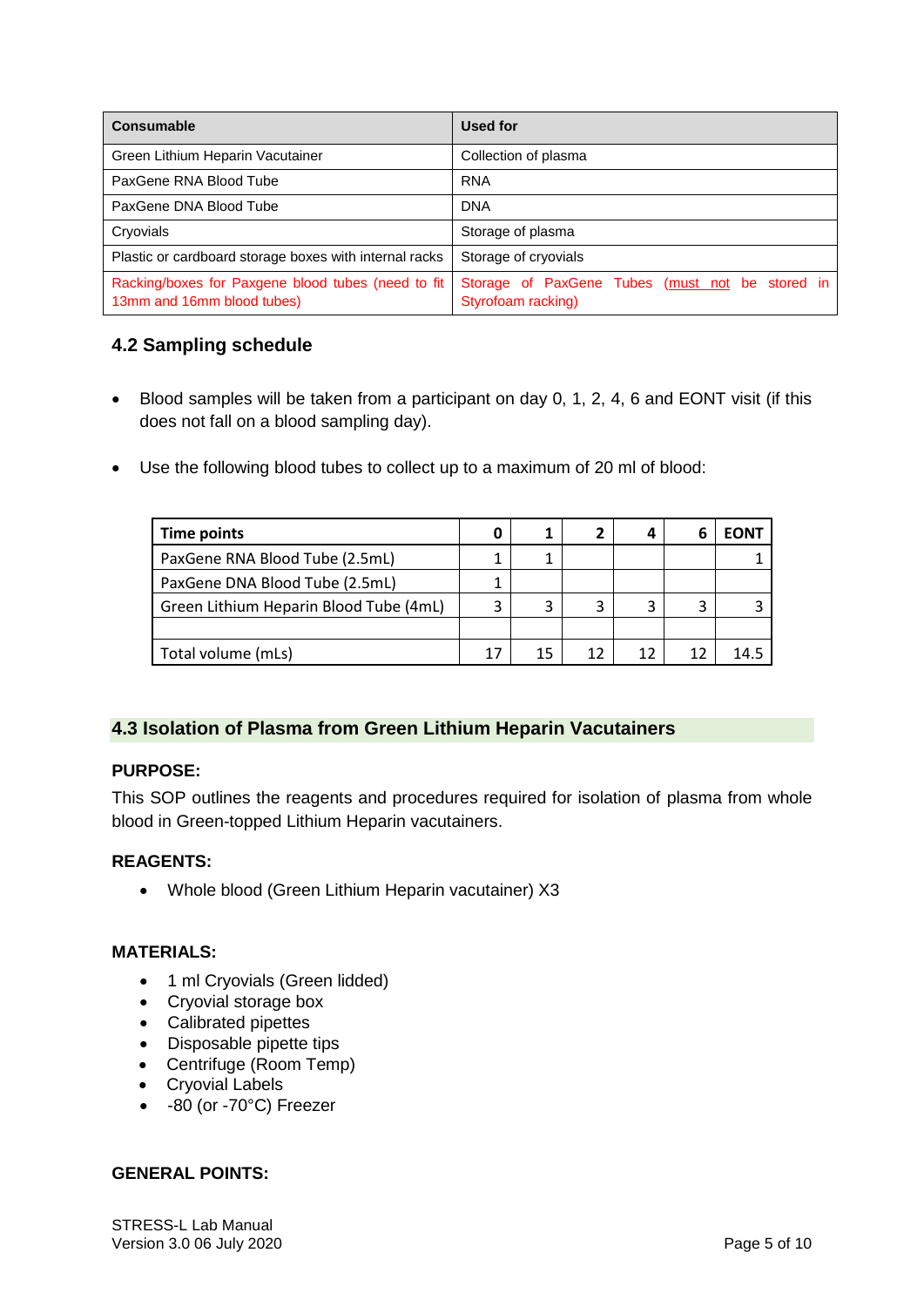Blood samples must always be treated as potentially infectious. Wear appropriate Personal Protective Equipment (PPE) when handling samples and reagents.

Ensure all waste is disposed of in the appropriate manner (as per local SOPs).

#### **Prior to starting:**

• Place green lithium heparin tube/s on a rotator at room temperature upon arrival into the lab until ready to process.

#### **Standard Operating Procedure (SOP):**

- 1. Place tubes into a balanced centrifuge and spin at room temperature for 10 minutes at 1500 x g.
- 2. Carefully remove the plasma layer, taking care not to disturb the bottom layer, and transfer 500µl aliquots into 8 cryovials.
- 3. Store at -80 (or -70 $\degree$ C) in the racked storage box provided. Place 4 cryovials into storage box A and 4 cryovials into storage box B (back up samples).

#### <span id="page-5-0"></span>**4.4 Freezing of PAXgene Blood RNA and DNA tubes**

*(Information taken directly from PreAnalytix Blood RNA/DNA handbooks, which also includes information on specimen collection).*

#### **GENERAL POINTS**

Blood samples must always be treated as potentially infectious. Wear appropriate PPE when handling samples and reagents.

Ensure all waste is disposed of in the appropriate manner as per local SOPs.

- 1. Store the PAXgene® Blood Tubes upright at room temperature (18ºC to 25ºC) for a minimum of 2 hours and a maximum of 72 hours before processing or storage.
- 2. Stand the PAXgene® Blood Tube upright in a plastic or wire rack. **Do not freeze tubes upright in a styrofoam tray as this may cause the tubes to crack.**
- 3. The PAXgene® Blood Tubes can be stored at -20ºC and below. If tubes are to be kept at temperatures below -20ºC, freeze them first at -20ºC for 24 hours, then transfer them to -80 $^{\circ}$ C (or -70 $^{\circ}$ C) for longer term storage.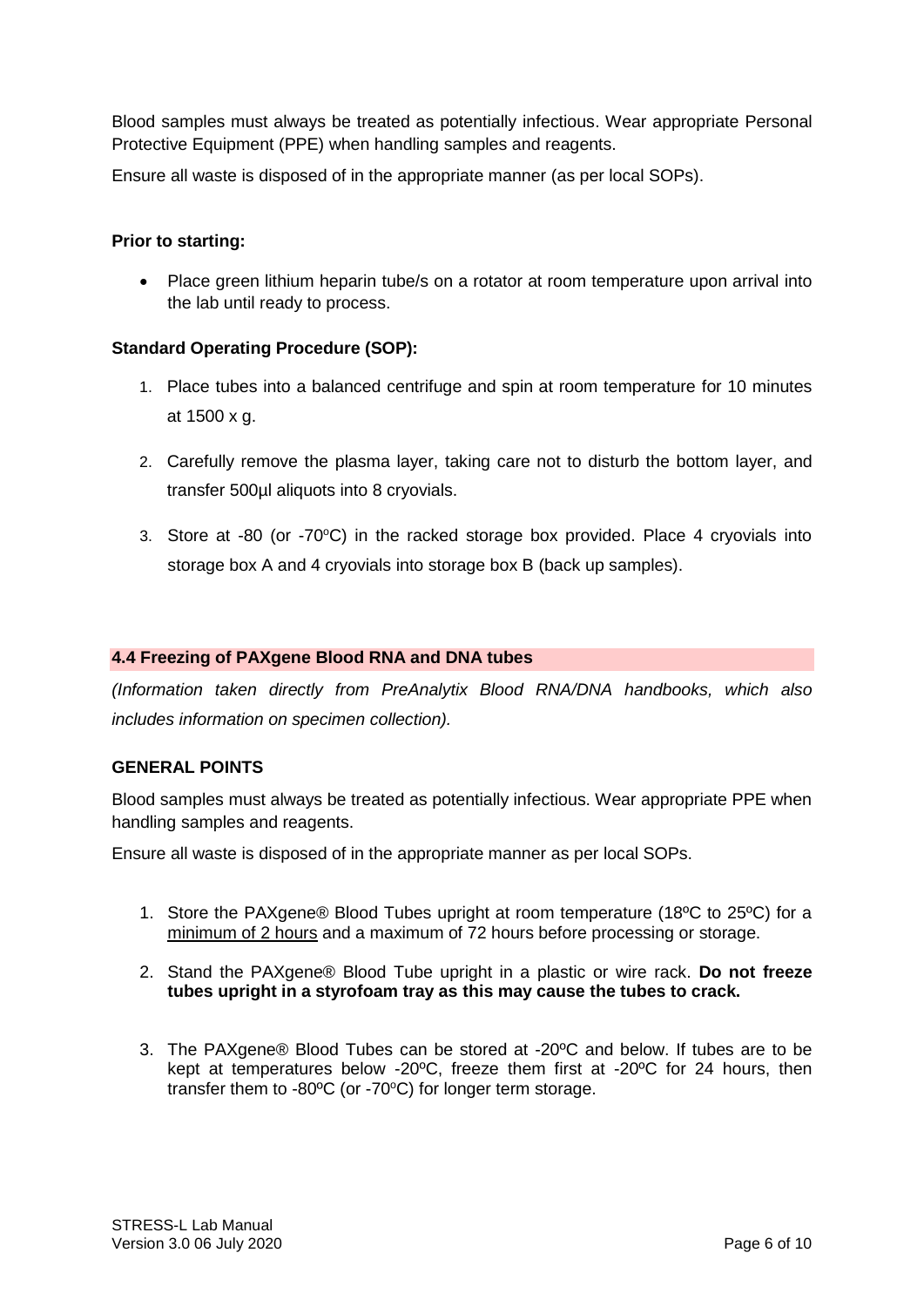N.B the frozen PAXgene tubes are subject to breakage upon impact. To reduce the risk of breakage during shipment, frozen tubes should be treated in the same manner as glass tubes.

#### <span id="page-6-0"></span>**4.5 Documentation and labelling**

A sample storage form will be used to record all samples retained for trial participants on an ongoing basis. A separate sample transport form will be completed when arranging for samples to be couriered for central analysis in Birmingham.

Labels for the cryovials and paxgene RNA/DNA tubes are provided in section 8 of the Investigator Site File (ISF). These labels will document the time point, Participant ID, Participant's initials and Sample Date (see example below).

Labels should be completed (using the permanent waterproof pen provided or a similar one in your Department) and attached to the appropriate vials **before** samples are taken.

**STRESS-L Trial Mandatory Research Samples (mechanistic outcomes)** 

**STRESS-L RESEARCH SAMPLE** DAY 0 - PLASMA Sample **PARTICIPANT ID:** PARTICIPANT INITIALS: DATE:

**STRESS-L RESEARCH SAMPLE DAY 0 - PLASMA Sample PARTICIPANT ID:** PARTICIPANT INITIALS: DATF:

**STRESS-L RESEARCH SAMPLE DAY 1 - PLASMA Sample** PARTICIPANT ID: PARTICIPANT INITIALS: DATE:

**STRESS-L RESEARCH SAMPLE** DAY 1 - PLASMA Sample **PARTICIPANT ID:** PARTICIPANT INITIALS: DATE:

**STRESS-L RESEARCH SAMPLE DAY 0 - PLASMA Sample PARTICIPANT ID: PARTICIPANT INITIALS:** DATE:

**STRESS-L RESEARCH SAMPLE DAY 0 - PLASMA Sample PARTICIPANT ID:** PARTICIPANT INITIALS: DATE:

> **STRESS-L RESEARCH SAMPLE DAY 1 - PLASMA Sample** PARTICIPANT ID: PARTICIPANT INITIALS: DATE:

**STRESS-L RESEARCH SAMPLE** STRESS-L'RESEARCH SAMPLE<br>DAY 1 - PLASMA Sample<br>PARTICIPANT ID: **PARTICIPANT ID:** PARTICIPANT INITIALS: DATE:

**STRESS-L RESEARCH SAMPLE DAY 0 - PLASMA Sample<br>PARTICIPANT ID:** PARTICIPANT INITIALS: DATE:

**STRESS-L RESEARCH SAMPLE**<br>DAY 0 - PLASMA Sample **PARTICIPANT ID:** PARTICIPANT INITIALS: DATE:

> **STRESS-L RESEARCH SAMPLE** DAY 1 - PLASMA Sample PARTICIPANT ID: PARTICIPANT INITIALS: DATE:

**STRESS-L RESEARCH SAMPLE** DAY 1 - PLASMA Sample **PARTICIPANT ID: PARTICIPANT INITIALS:** DATE:

**STRESS-L RESEARCH SAMPLE DAY 0 - PLASMA Sample PARTICIPANT ID: PARTICIPANT INITIALS:** DATE:

**STRESS-L RESEARCH SAMPLE** DAY 0 - PLASMA Sample **PARTICIPANT ID:** PARTICIPANT INITIALS: DATE:

**STRESS-L RESEARCH SAMPLE** DAY 1 - PLASMA Sample PARTICIPANT ID: PARTICIPANT INITIALS: DATE:

**STRESS-L RESEARCH SAMPLE** DAY 1 - PLASMA Sample **PARTICIPANT ID: PARTICIPANT INITIALS:** DATE:

#### <span id="page-6-1"></span>**5. Sample transportation**

A member of the coordinating centre team will contact research sites to organise collection and transportation of samples in batch, by specialist courier.

Frozen samples may be left in their storage boxes/racks when placing in the dry ice. Please do not try to overfill the transport box containing dry ice with too many samples. Please ensure the samples are completely covered. There should be at least 2cm of dry ice around the samples, ensuring they do not thaw during transport. We recommend requesting assistance from laboratory personnel when packaging samples. Please remember that dry ice is very cold and can cause cold burns. **Use gloved hands to spread the dry ice** (or other suitable implement). Care should be taken not to have prolonged contact with the dry ice.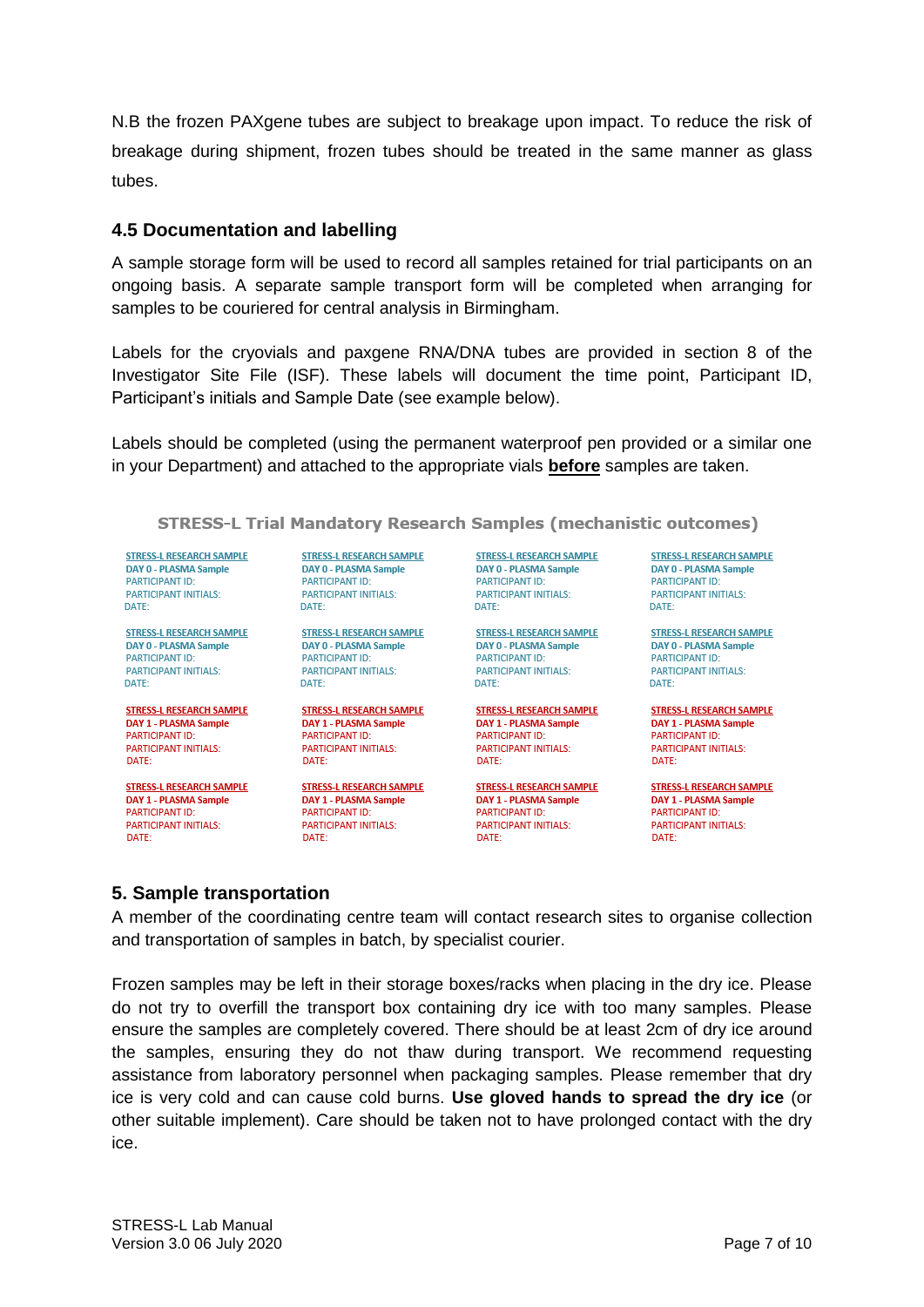The sample transport form listing all the samples to be transported must be completed. This form must be sent with the samples (but kept away from the dry ice). Ensure copies of the sample storage and transport form are sent to the coordinating centre team and also retained in the ISF.

On receipt of samples, each consignment will be checked to ensure that copies of all the relevant sample transport forms are enclosed. If there is any discrepancy between samples recorded on a sample transport form and samples included in the transportation, the person responsible for despatching the shipment will be contacted in order to resolve inconsistencies.

### <span id="page-7-0"></span>**5.1 Courier details for transport**

Courier details are to be provided by the STRESS-L coordinating centre team prior to arranging collection of samples from site.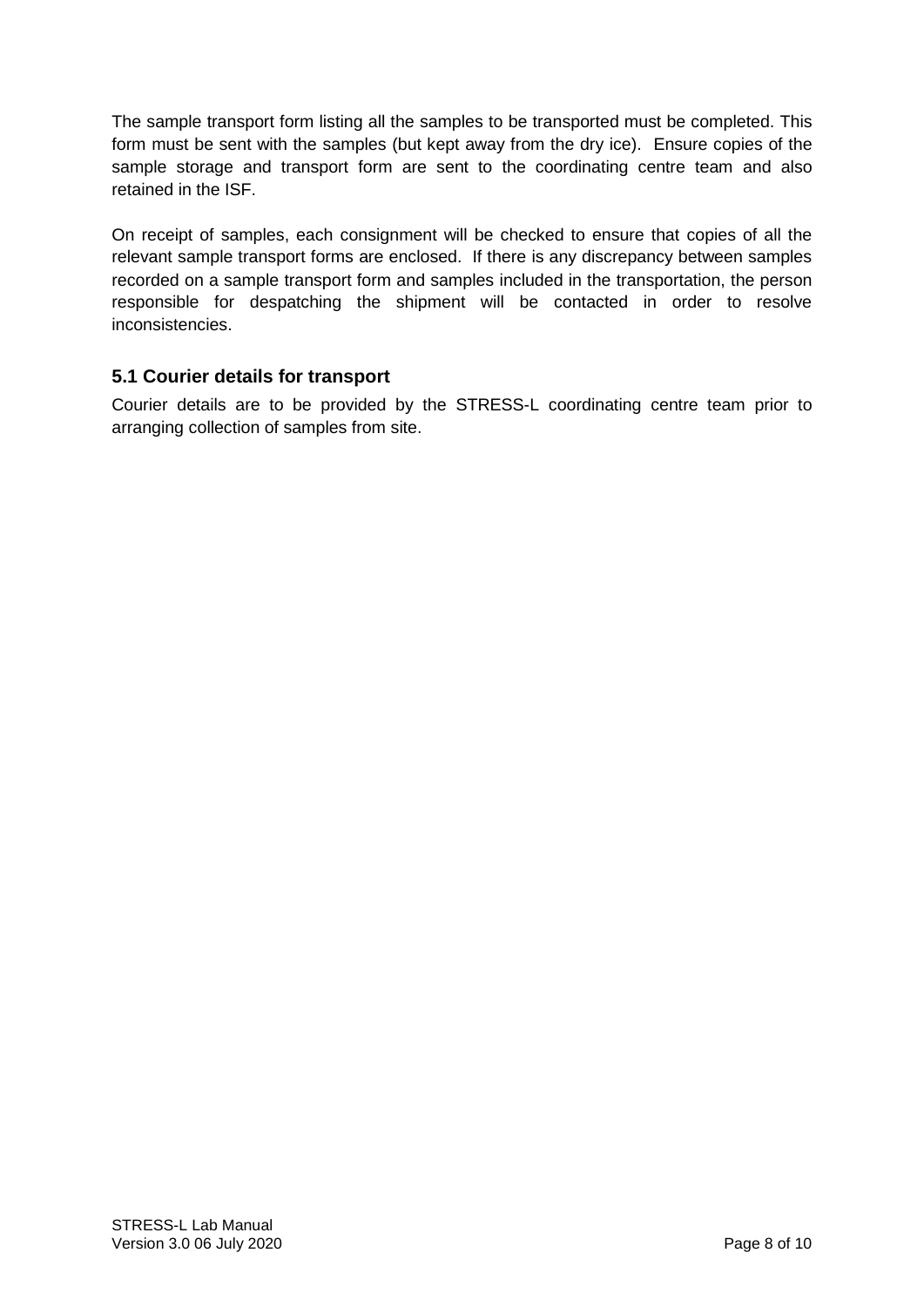# **STRESS-L Sample Storage Form**





#### **STRESS-L Sample Storage Form**

| Study title: | <b>STRESS-L:</b> STudy into the REversal of Septic<br>Shock with Landiolol (Beta Blockade) | Investigator name: |  |
|--------------|--------------------------------------------------------------------------------------------|--------------------|--|
| Site Number: |                                                                                            |                    |  |

<span id="page-8-0"></span>

| <b>Participant ID</b> | Initials | Date of<br>Consent<br>DD/MMM/YYYY | Date<br>sample<br>collected<br>DD/MMM/YYYY | <b>Time point</b><br>/ day | Sample type<br>1= Plasma<br>2= Paxgene RNA<br>3= Paxgene DNA | Number of<br>samples<br>collected | Storage location & type of<br>facility (please specify full<br>address) | Date<br>stored | Stored by<br>(Initials) |
|-----------------------|----------|-----------------------------------|--------------------------------------------|----------------------------|--------------------------------------------------------------|-----------------------------------|-------------------------------------------------------------------------|----------------|-------------------------|
|                       |          |                                   |                                            |                            |                                                              |                                   |                                                                         |                |                         |
|                       |          |                                   |                                            |                            |                                                              |                                   |                                                                         |                |                         |
|                       |          |                                   |                                            |                            |                                                              |                                   |                                                                         |                |                         |
|                       |          |                                   |                                            |                            |                                                              |                                   |                                                                         |                |                         |
|                       |          |                                   |                                            |                            |                                                              |                                   |                                                                         |                |                         |
|                       |          |                                   |                                            |                            |                                                              |                                   |                                                                         |                |                         |
|                       |          |                                   |                                            |                            |                                                              |                                   |                                                                         |                |                         |

Please file a copy of the form in the ISF and email a copy to **STRESS-L@warwick.ac.uk** 

STRESS-L Sample Storage Form<br>Version 1.1, 25 June 2018